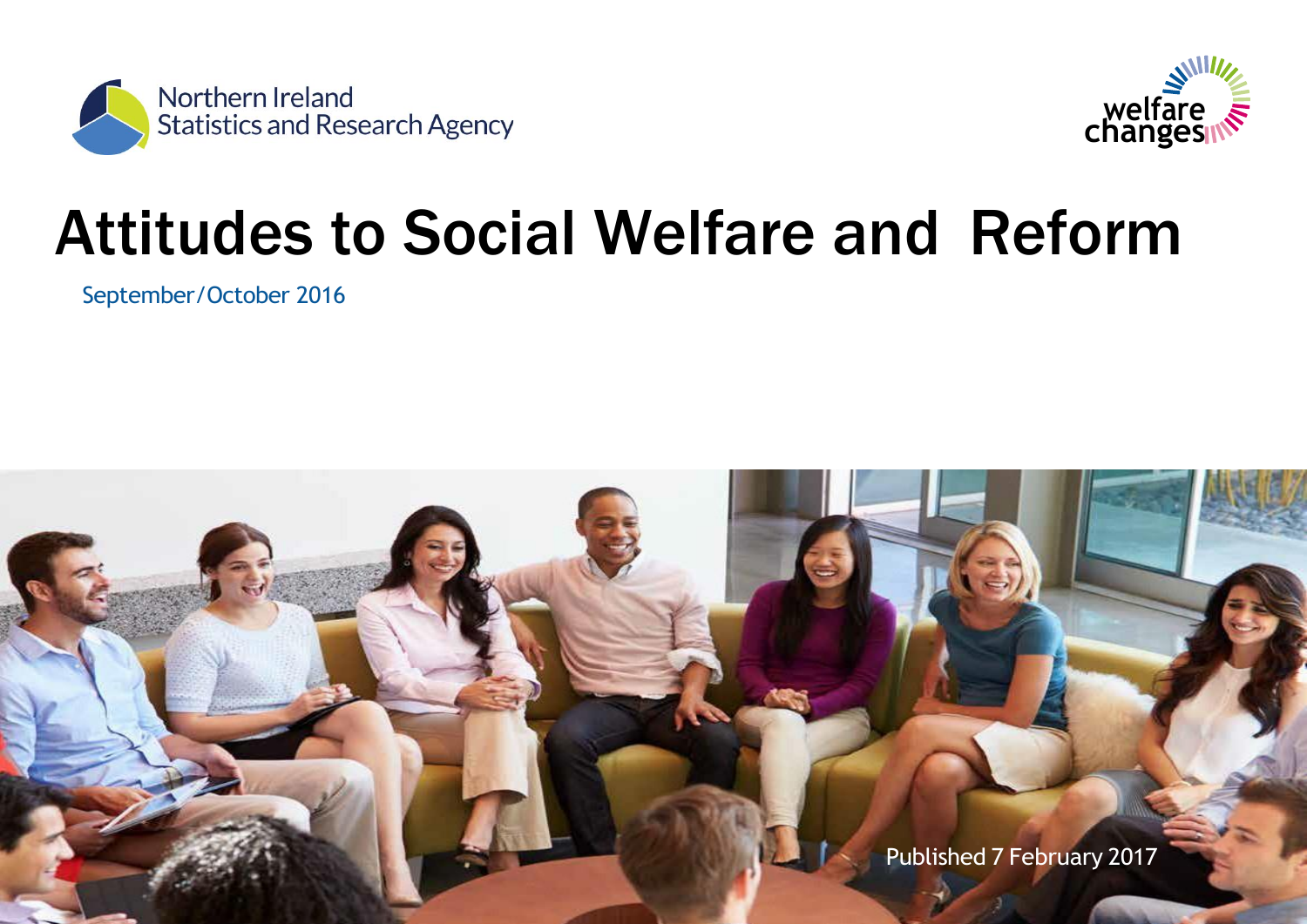# **Reader Information**

**Target Audience Price Copyright** DfC, benefit claimants, academics, general public, media and community group stakeholders. Free This publication is Crown copyright and may be reproduced free of charge in any format or medium. Any material used must be acknowledged, and the title of the publication specified. **Purpose** This publication presents the results of a Department for Communities' module in the September/October 2016 Omnibus Survey. The main themes explored in the survey are awareness of and attitudes to Welfare Reform, employment and disability benefits and associated barriers to work.

Thomas Coyle, Eugene Curran **Authors**

Analytical Services Unit (DfC), Level 1, Lighthouse Building, 1 Cromac Avenue, Gasworks Business Park, Ormeau Road, Belfast, BT7 2JB Telephone: 028 90 829255 **Issued By**

**Email** [asu@communities-ni.gov.uk](mailto:asu@communities-ni.gov.uk)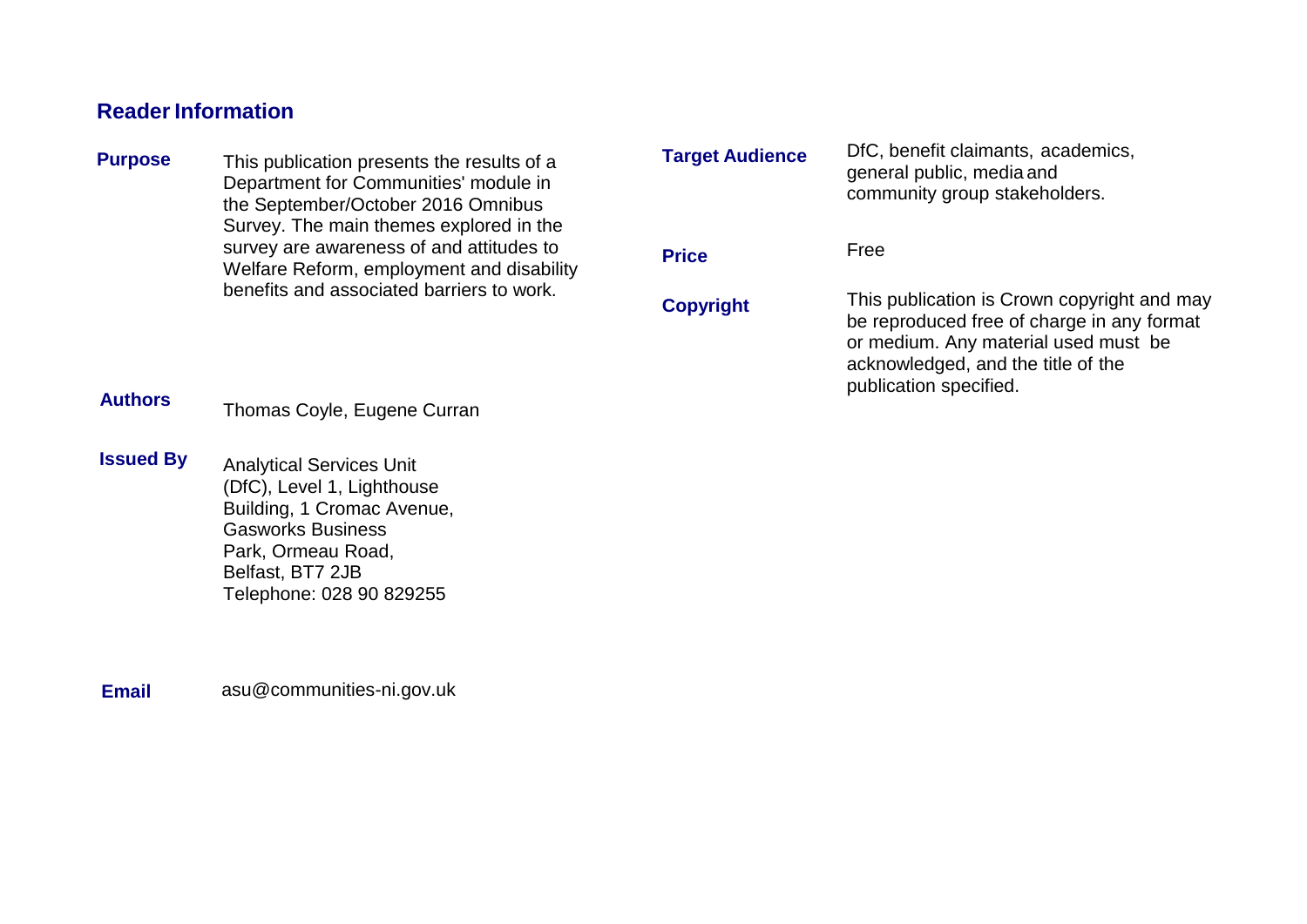# **Contents**

| <b>About Analytical Services Unit</b>     | 1              |
|-------------------------------------------|----------------|
| Introduction                              | 1              |
| <b>Rationale for Welfare Reform</b>       | $\overline{2}$ |
| <b>Awareness of Welfare Reform</b>        | $\overline{2}$ |
| The Benefit System and Employment         | $\overline{4}$ |
| <b>Disability Benefits and Employment</b> | 6              |
| Advice on Changes to the Benefit System   | 8              |
| <b>Benefit Uptake</b>                     | $\overline{9}$ |
| <b>SMS Text Service</b>                   | 9              |
| Owing Money to a Government Department    | 9              |
| <b>Quality Assurance</b>                  | 10             |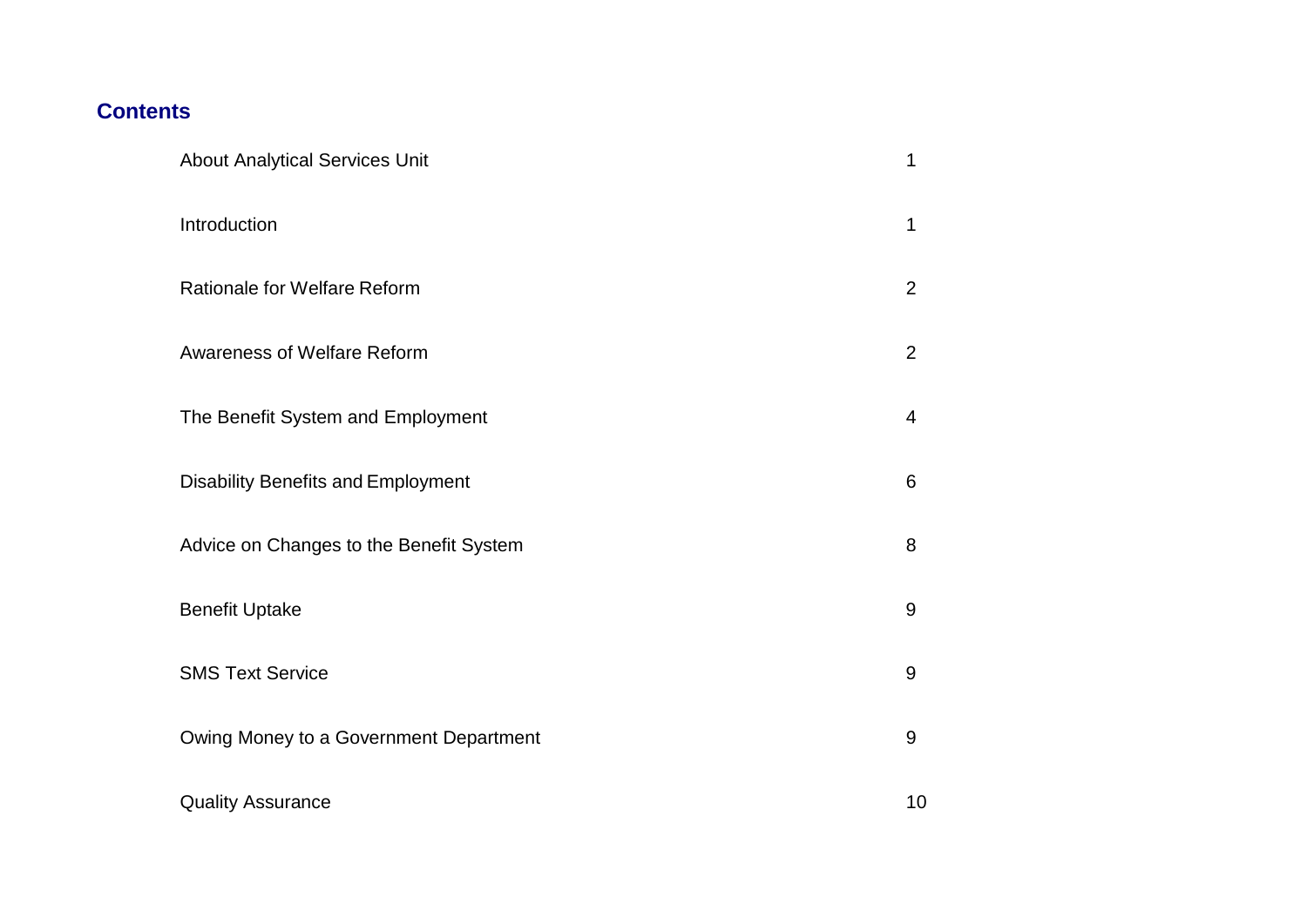# <span id="page-3-0"></span>**About Analytical Services Unit**

Analytical Services Unit (ASU) provides an independent statistical and research service to the Department for Communities (DfC). The work of ASU informs policy, planning and decision making in the areas of social security, child maintenance and pensions, employment services, as well as housing, urban regeneration, culture, arts and leisure, community development and voluntary activity. The statisticians within ASU are seconded from the Northern Ireland Statistics and Research Agency (NISRA) and our statistics are produced in accordance with the principles and protocols set out in the Code of Practice for Official Statistics.

This report has been produced by Customer Insight, a team within ASU whose role is to undertake research and statistical analysis of the Social Security customer base to inform the development and continuous improvement of DfC's customer policies, processes, services and communications.

# <span id="page-3-1"></span>**Introduction**

The Northern Ireland Omnibus Survey provides a snapshot of the lifestyle and views of the people of Northern Ireland, sampling 2,200 private addresses at regular intervals. DfC commissioned questions in the Northern Ireland Omnibus Survey September/October 2016, coinciding with the phased introduction of Welfare Reform.

This report presents results on those questions which cover a range of topics, including awareness of and attitudes to Welfare Reform, unemployment and disability benefits and associated barriers to work and accessing information on welfare changes. Full tabulated results from the DfC module of the September/October 2016 Omnibus Survey analysed by age group, gender, religion, disability status and employment status can be accessed on the DfC website.

#### **Notes**

Some questions seeking specific views on the Social Security Agency (SSA) have been included. Prior to the restructuring of Government Departments in Northern Ireland on 9th May 2016, the SSA was an executive agency within the Department for Social Development which had responsibility for the delivery of social security benefits. Any mention of the 'current welfare system' refers to the system prior to the phased implementation of Welfare Reform from May 2016.

People living in institutions are excluded from the sample. More details on the representativeness of the sample and the weighting used to adjust for household size are in the Quality Assurance section at the end of this report.

Percentages may not always sum to 100 due to rounding or where respondents could give more than one answer.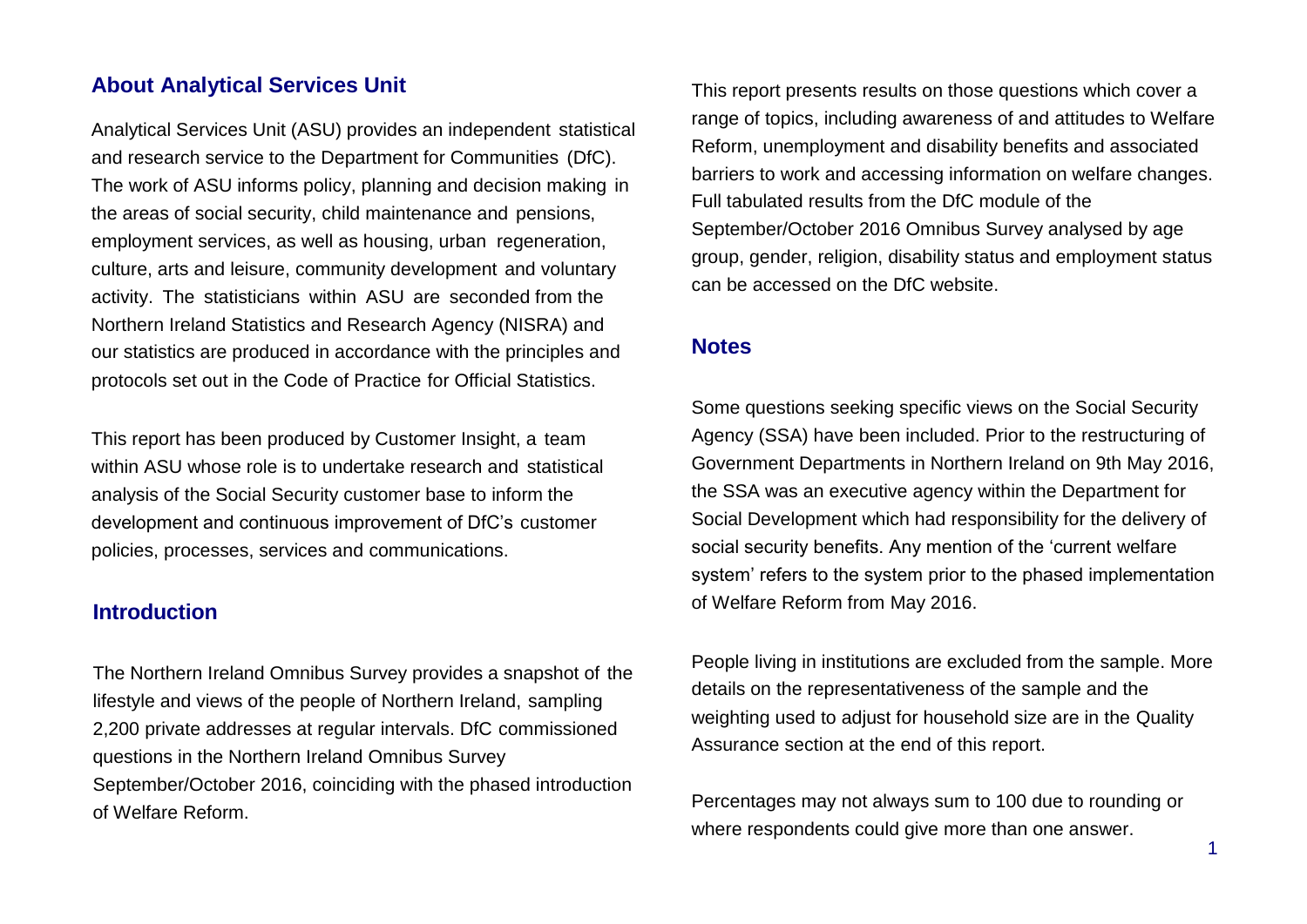# <span id="page-4-0"></span>**Rationale for Welfare Reform**

Respondents were asked if the current welfare system is working. Most respondents said no (85%); 58% of respondents selecting that it was not working because too many people or the wrong people are receiving benefits; in addition just over a quarter (27%) stated that it's not providing enough financial support to the people who need it. Just 12% of respondents felt that the current welfare system is working and gives financial support to the right people.

Respondents were asked what the main reasons for making changes to the benefit system are (Figure 1). The main reason selected was to cut the cost of welfare (56%), while 41% felt it was to ensure benefits are targeted at those who need it.

#### **Figure 1: Main Reasons for Benefit System Changes<sup>\*</sup>**

<span id="page-4-1"></span>

# **Awareness of Welfare Reform**

When asked about their general awareness of upcoming changes to the welfare system in Northern Ireland, nearly fourfifths of respondents (79%) were aware of the changes, with 34% having heard of but didn't know any details about the changes, 39% knew a little, and 6% knew a great deal. The remaining 21% of respondents hadn't heard of the changes at all or answered Don't Know.

Specific questions in relation to awareness of key Welfare Reform changes were asked.

• Over a third of respondents (34%) were not aware of any of the Welfare Reform changes.

• More than two fifths of respondents (43%) were aware that the Personal Independence Payment will replace Disability Living Allowance as the new form of support for adult customers.

In relation to housing, over a quarter (28%) knew that Welfare Reform will introduce a limit to the amount of benefit any household can claim and just under a quarter of respondents (24%) were aware that Welfare Reform will introduce size criteria for social housing tenants.

• Just over a fifth of all respondents (21%) were aware that Universal Credit will simplify the benefit system and 19% knew that Universal Credit will mean that if a person works more hours they will always take home more money.

\*Percentages may add to more than 100% due to multiple responses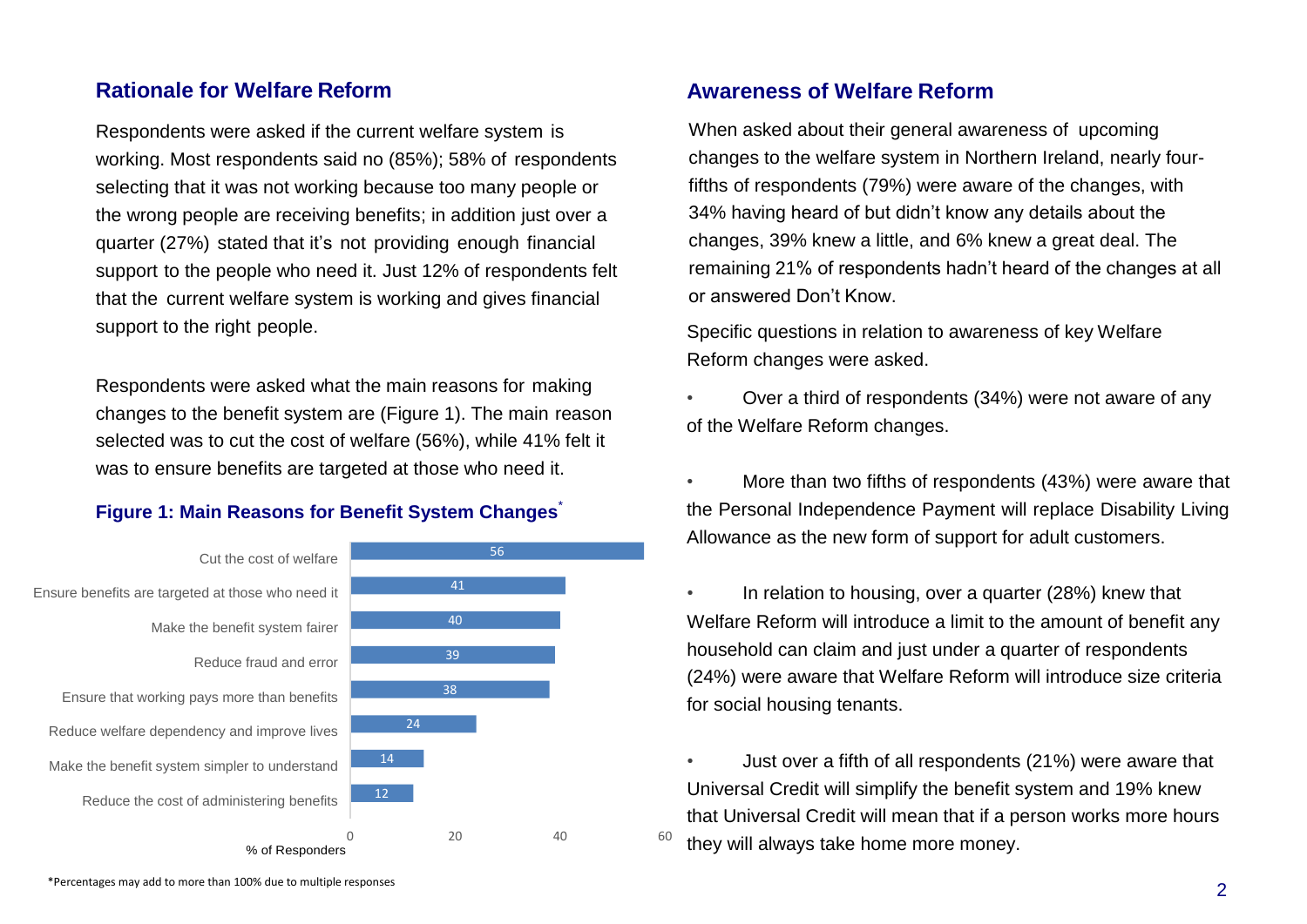A minority of respondents were aware that Employment and Support Allowance (contribution based) will be limited to one year for some customers (10%), that Discretionary Support will provide financial help for people with low incomes in times of crisis (12%) and that Welfare Reform will make it mandatory that a person must request an internal review of a disputed benefit decision (8%).

Respondents were also asked a number of questions on their awareness of proposed changes to specific aspects of the benefit system.

# *Assessing the work capability of benefit claimants claiming sickness benefits*

Over two-thirds of respondents (68%) had heard of the changes to assessing the work capability of benefit claimants claiming sickness benefits. Of those, 36% didn't know any details about the changes, 27% knew a little, and 5% knew a great deal. Less than a third of respondents (30%) hadn't heard of the changes at all.

# *Making the system simpler and providing a clear incentive to work*

Three-fifths of respondents (60%) had heard of the changes to make the benefit system simpler and providing a clear incentive to work. Of those, 35% didn't know any details about the changes, 23% knew a little, and 2% knew a great deal. Nearly two-fifths of respondents (39%) hadn't heard of the changes at all.

# *Changes to how entitlement to a disability benefit will be assessed*

A majority of respondents (74%) had heard of the changes to how entitlement to a disability benefit will be assessed. Of those, 36% didn't know any details about the changes, 31% knew a little, and 7% knew a great deal. A quarter of respondents (25%) hadn't heard of the changes at all.

# *Changes to housing benefit in the private rented and social rented sectors*

Three-fifths of respondents (60%) had heard of the changes to housing benefit in the private rented and social rented sectors. Of those, 34% didn't know any details about the changes, 23% knew a little and 3% knew a great deal. Nearly two-fifths of respondents (39%) hadn't heard of the changes at all.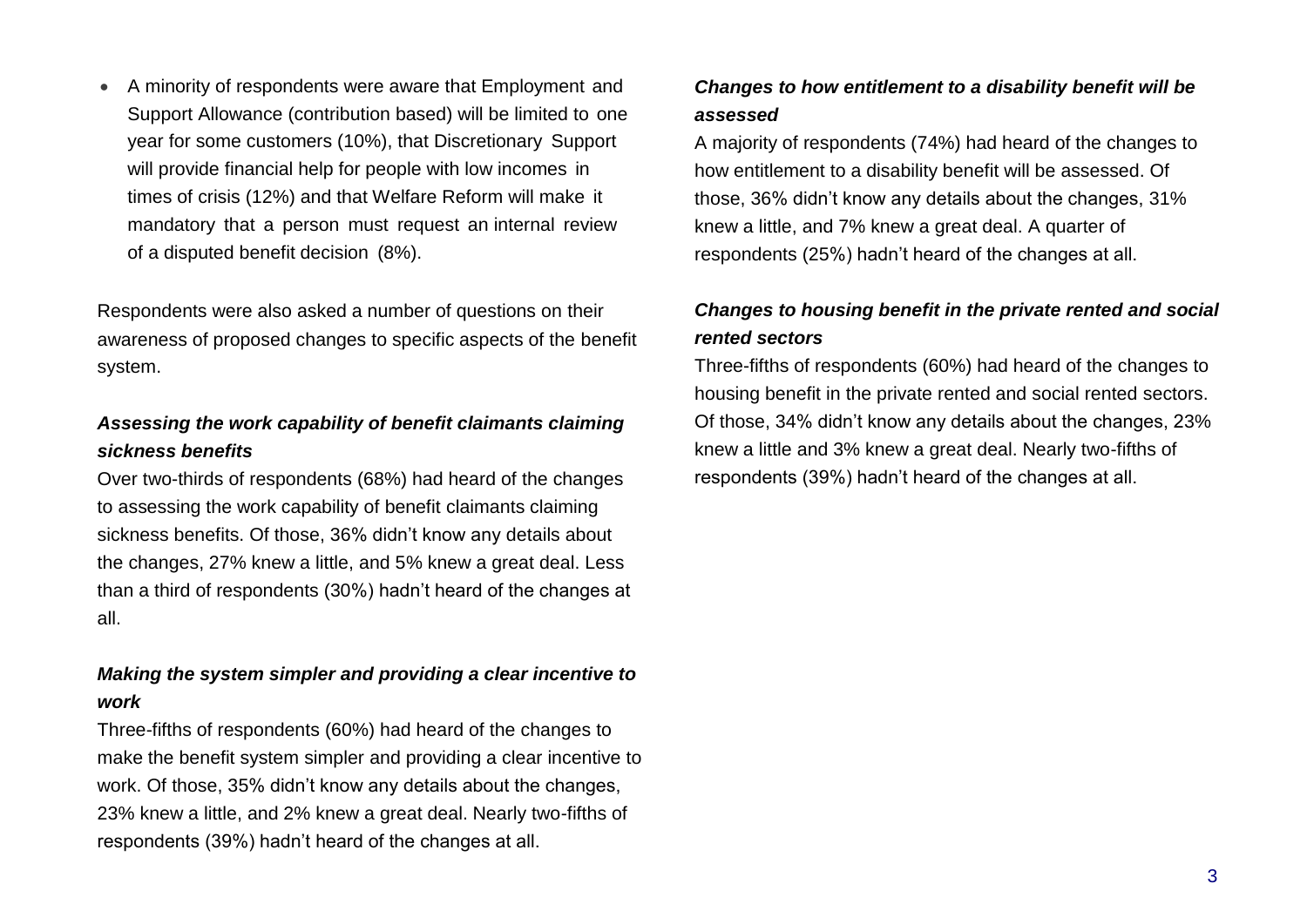# <span id="page-6-0"></span>**The Benefit System and Employment**

A number of questions were asked on the effectiveness of the benefit system in encouraging people to work and on barriers to employment.

Respondents were asked to rate the effectiveness of the current benefit system in encouraging people to work. Just under three-quarters (72%) believed that the current benefit system was not very effective or not effective at all in encouraging people to work. One quarter (25%) held the view that the existing benefit system was very effective or fairly effective in encouraging people to work. The remainder (3%) didn't know.

Respondents who indicated that the current benefit system is 'not very effective' or 'not effective at all' were asked why they believed the system is not effective (multiple response permitted). The most frequently reported reasons provided for an ineffective benefit system were that 'benefits can provide more money than working' (78%), that 'the system allows people to remain on benefits and avoid work' (68%), and that 'there is a culture of not working in some places/households' (65%). Other reported reasons were that that 'the system is complex so people do not know if working will provide more money than benefits' (25%), 'there are no jobs available' (18%) and that 'people don't have the skills to fill the jobs that are available' (16%).

When asked their views on unemployment benefits available to people who are out of work (Figure 2), 47% of respondents agreed that benefits for unemployed people are too high and are a disincentive to find work. Just over a fifth of respondents believed that unemployment benefits are at the right level (22%) while a smaller proportion believed that unemployment benefits are too low and cause hardship (19%).

#### **Figure 2: Views on Unemployment Benefits Available**

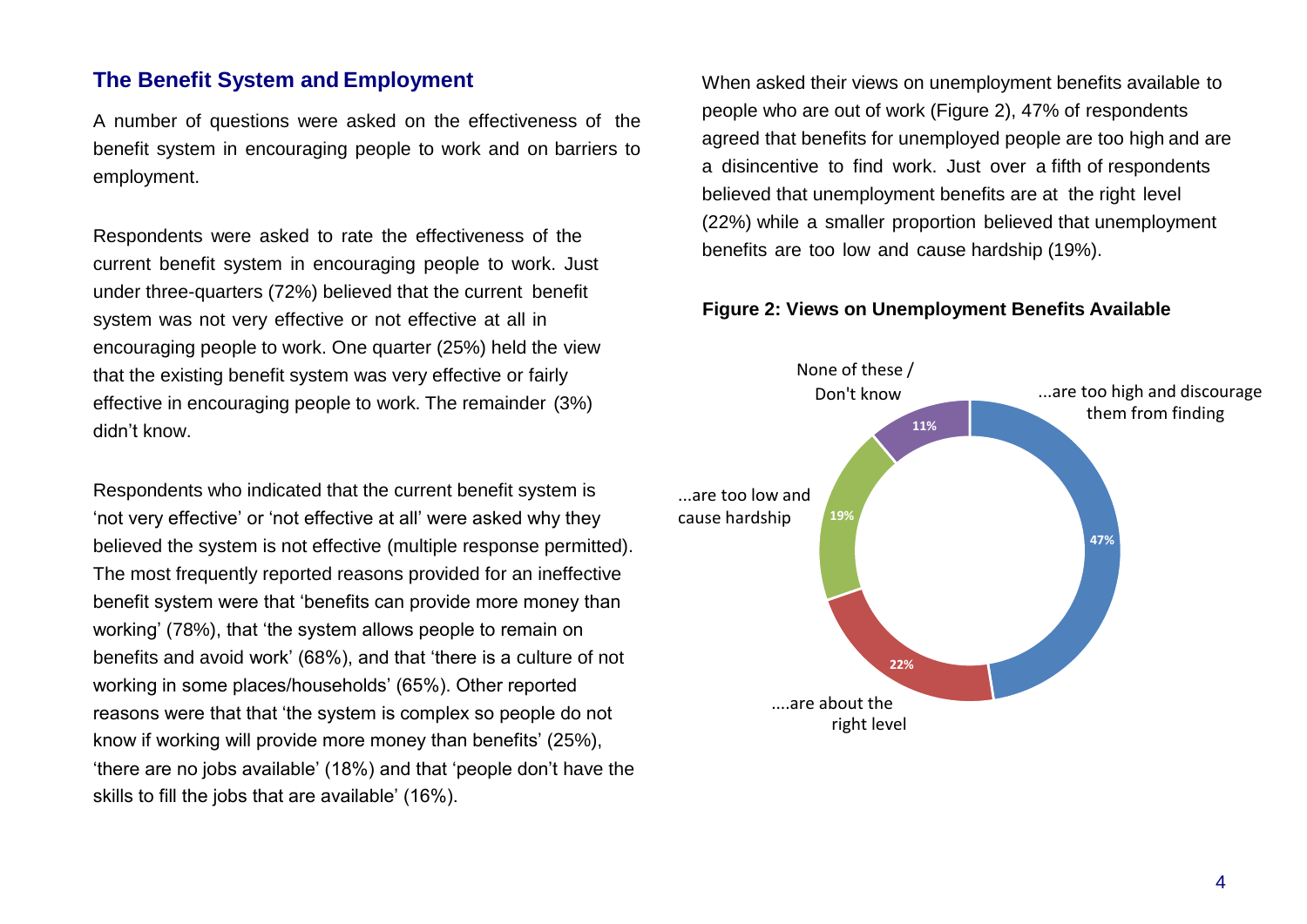Respondents were asked their views on the main barriers to people entering employment (Figure 3 multiple response). Ill health and Disability accounted for a combined 55%, while 54% respondents held the view that not being better off in employment compared with being on benefits was the main barrier. A lack of motivation/interest in working (46%), a lack of suitable job opportunities (39%), and a lack of skills (36%) were also identified as barriers to people entering employment.

# **Figure 3: Main Barriers to People Entering Employment in Northern Ireland**



Respondents were asked if unemployed benefit claimants should be required to take a job if it becomes available even if it is not the kind of job that they are looking for. More than half of respondents (55%) felt that unemployment claimants in this scenario should definitely take the available job and continue to look for more suitable employment. Just less than a third of respondents (32%) felt that they should probably take the available job while continuing to look for alternative employment. The remainder felt that the unemployed claimant should probably remain on benefits while continuing to look for employment (7%), definitely remain on benefits while continuing to look for work (2%) or that it depended on the circumstances (2%).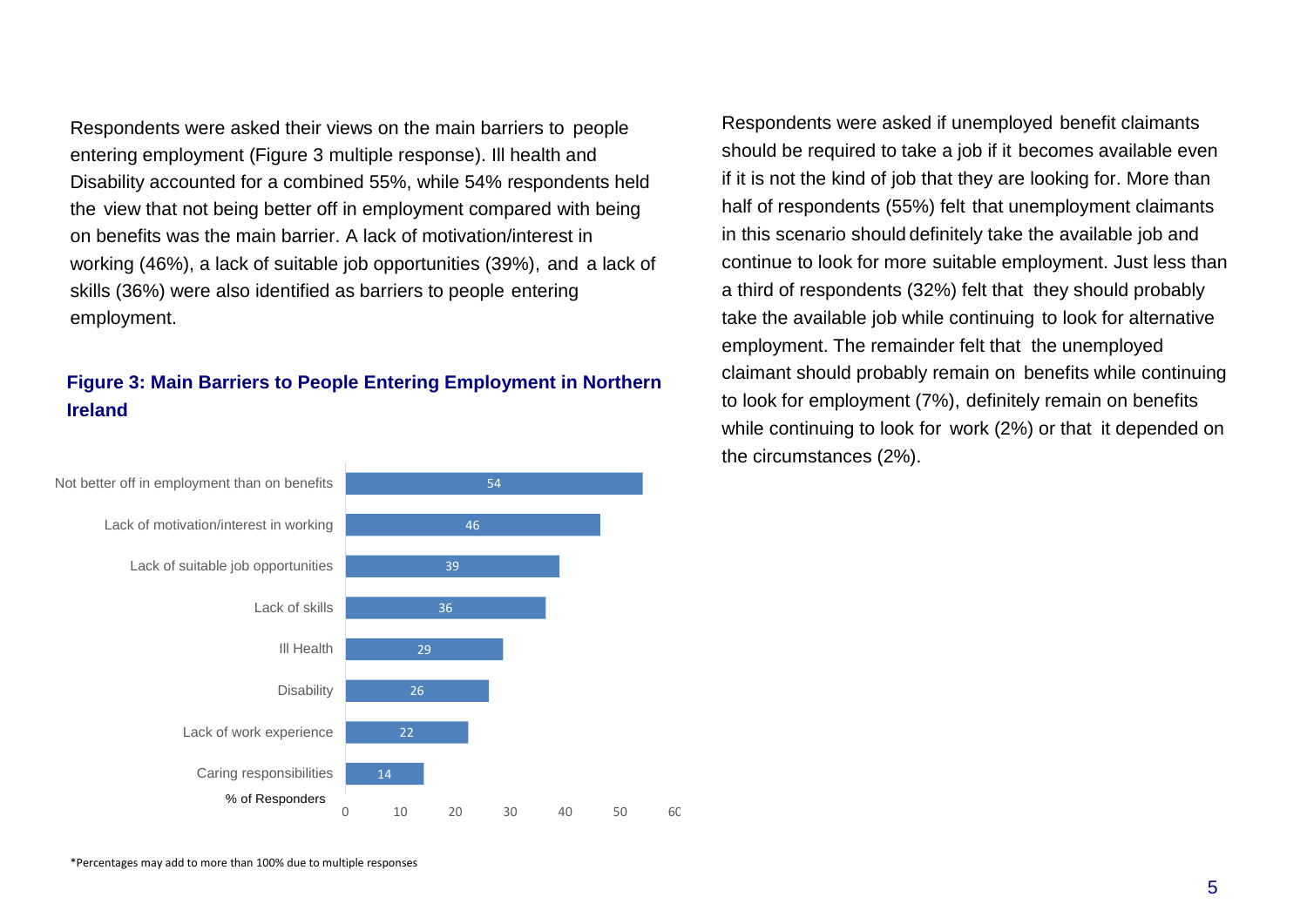# <span id="page-8-0"></span>**Disability Benefits andEmployment**

A number of questions were asked on current disability benefits, upcoming changes to disability benefits and the barriers to people with a disability entering the workplace.

When asked if they thought disability benefits are being paid to the right people less than half of respondents (47%) agreed with the following statement 'no, too many people who don't need support are receiving it'. Over a third of respondents (38%) agreed with the statement 'no, some people who need support don't get it'. A further 11% of respondents felt that disability benefits were being paid to the right people and were in agreement with the following statement 'yes, it's about right'. The remaining 4% of respondents gave an answer of 'don't know'.

Respondents were asked why Disability Living Allowance (DLA) was being replaced by Personal Independence Payment (PIP). Over two fifths of respondents (42%) agreed it was to reduce the cost of welfare expenditure on disability benefits, while 39% agreed it was to reduce fraud and 37% believed that it was to target resources to meet the needs of people most affected by their disability. The remainder gave an answer of 'don't know' (11%) or 'none of the above' (7%).

Respondents were asked how they felt about the proposed changes to the welfare system in which people aged between 16

and 65 claiming DLA will have to go through an assessment to confirm eligibility for a new disability benefit.

The majority of respondents (72%) 'strongly supported' or 'tended to support' the proposed change, while 9% of respondents 'strongly opposed' or 'tended to oppose' the proposed change regarding the eligibility assessment for new disability benefits. A further 16% of respondents neither supported nor opposed the proposed changes and 2% gave a response of 'don't know'.

Respondents were also asked their views on the main barriers to people with disabilities entering employment in Northern Ireland (Figure 4).

The main barriers identified were lack of suitable job opportunities (59%), fear of losing DLA (48%), and lack of confidence (38%). Not better off in employment than on benefits (34%), unsympathetic employers (33%), lack of work experience (33%), accessibility issues (33%), and lack of skills (32%) were also given as barriers to people with disabilities entering employment.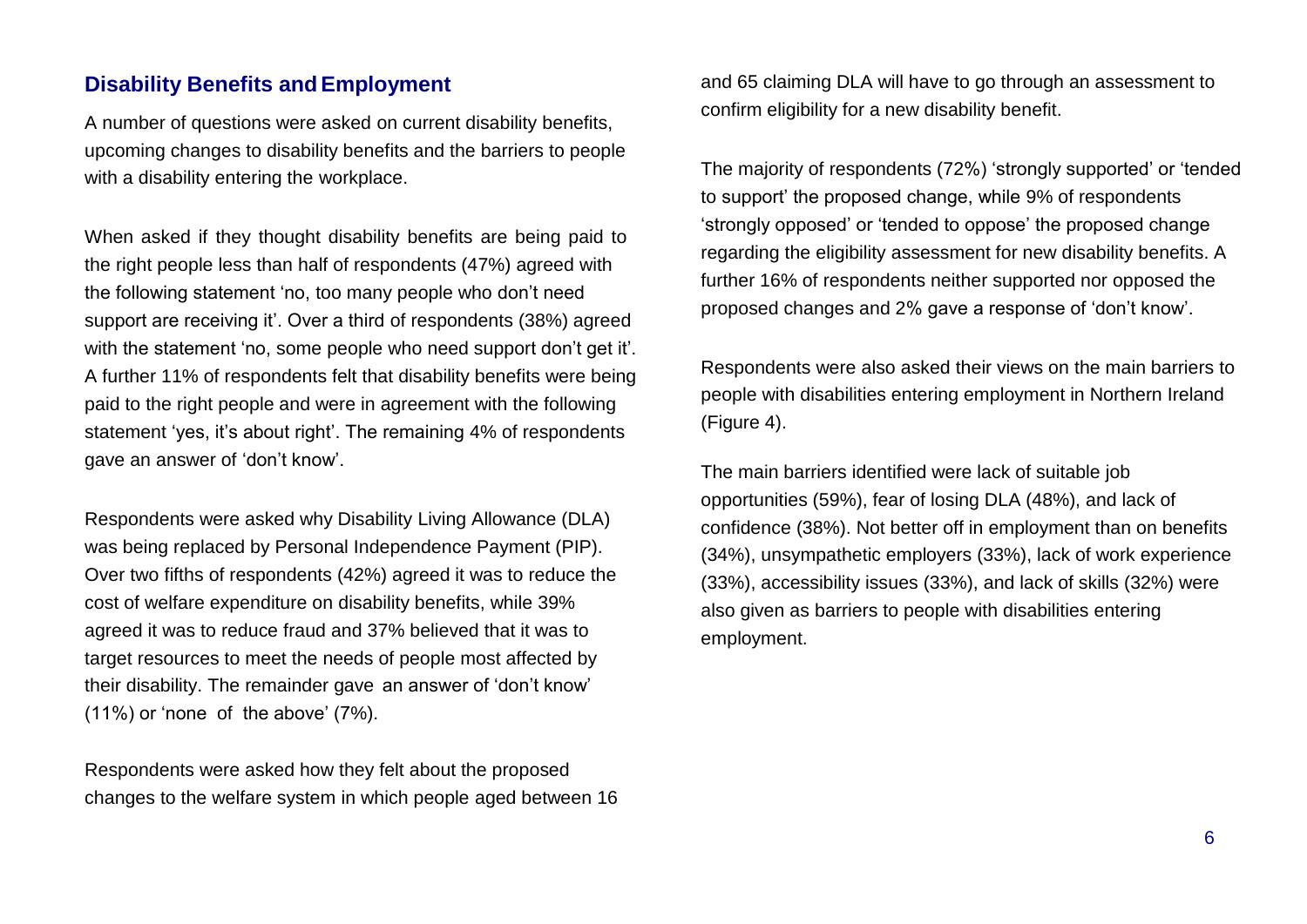<span id="page-9-0"></span>

#### **Figure 4: Main barriers to people with disabilities entering employment in Northern Ireland\***

\*Percentages may add to more than 100% due to multiple responses

7 Respondents were asked what would assist people with disabilities to take up employment. The most popular responses were employers offering flexible working (62%), training and skills courses (60%), supported employment (52%) and assistance with transport (52%). Other types of support identified as assisting people with disabilities to take up employment were work experience (37%), support from family (33%) and assistance with childcare costs (33%), and 3% of respondents gave an answer of 'don't know' or 'other'.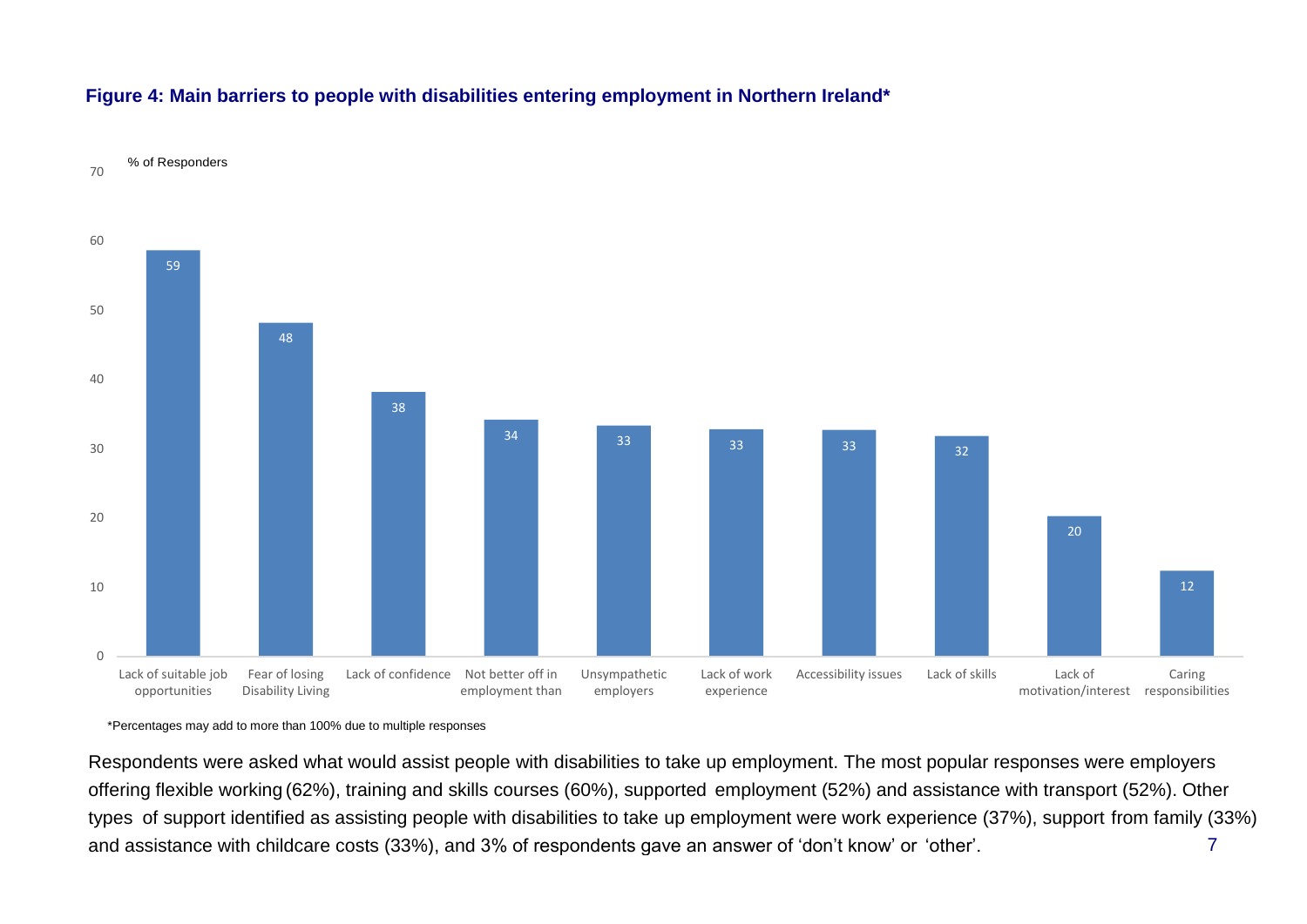# <span id="page-10-0"></span>**Advice on Changes to the Benefit System**

Respondents were asked where they would seek advice on specific areas related to benefit system changes (Figure 5). Respondents were most likely to use Advice Organisations for all areas. NI Direct was the second most popular source for advice with regard to online access to benefit claims and for information on how welfare changes affect you.

## **Figure 5: Percentage seeking help with different changes to the benefit system by Organisation type**

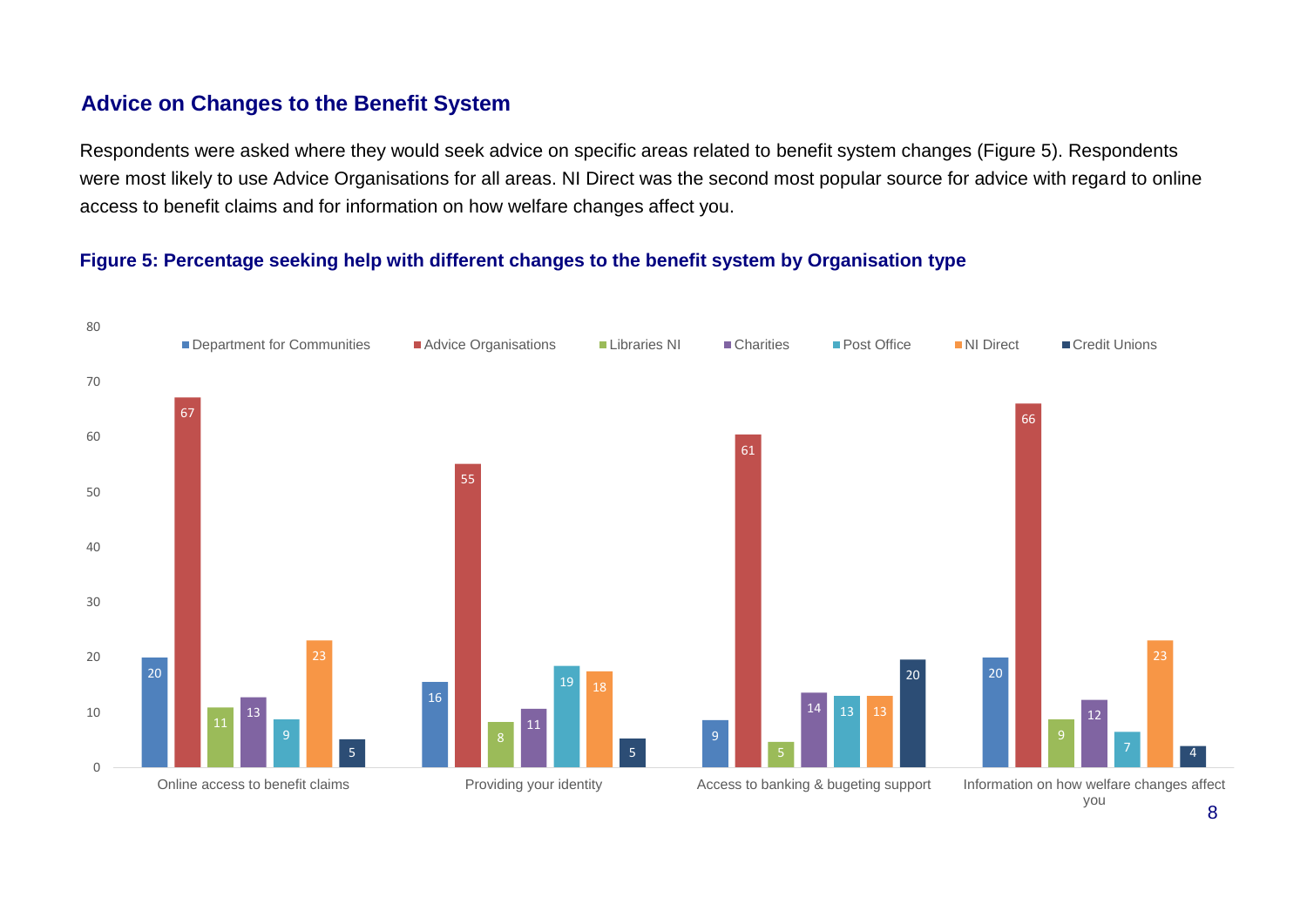# **Benefit Uptake**

Respondents were asked about using the 'Make the Call' advice line to determine if they are entitled to any/more benefits. The majority of respondents (73%) reported that they were not aware of the Make a Call advice line. The remaining 26% were aware of the advice line.

Only 14% of respondents who were aware of 'Make the Call' confirmed they had used the advice line; the remaining 86% had never used it.

The majority of respondents (70%) reported that they would be comfortable in dealing directly with the Department if they were to use the 'Make the call' advice line, while 25% indicated that they would not be comfortable.

# **SMS text service to provide updates on the progress of a claim?**

Of those who claim benefit from the Department, 73% stated that they would welcome an SMS texting service to keep them updated on the progress of their claim or as a reminder for dates and time of interviews. While 25% stated that they would not welcome the SMS service and 1% answered don't know.

#### **Owing money to a Government Department**

Respondents were asked if they owed money to a government Department what their main preferences would be for method of repayment (Figure 6). The main preferences were direct debit instalments (56%), an online repayment service (34%) and debit card through the telephone (33%).

#### **Figure 6: Main preferences for method of paying back money to a Government Department**

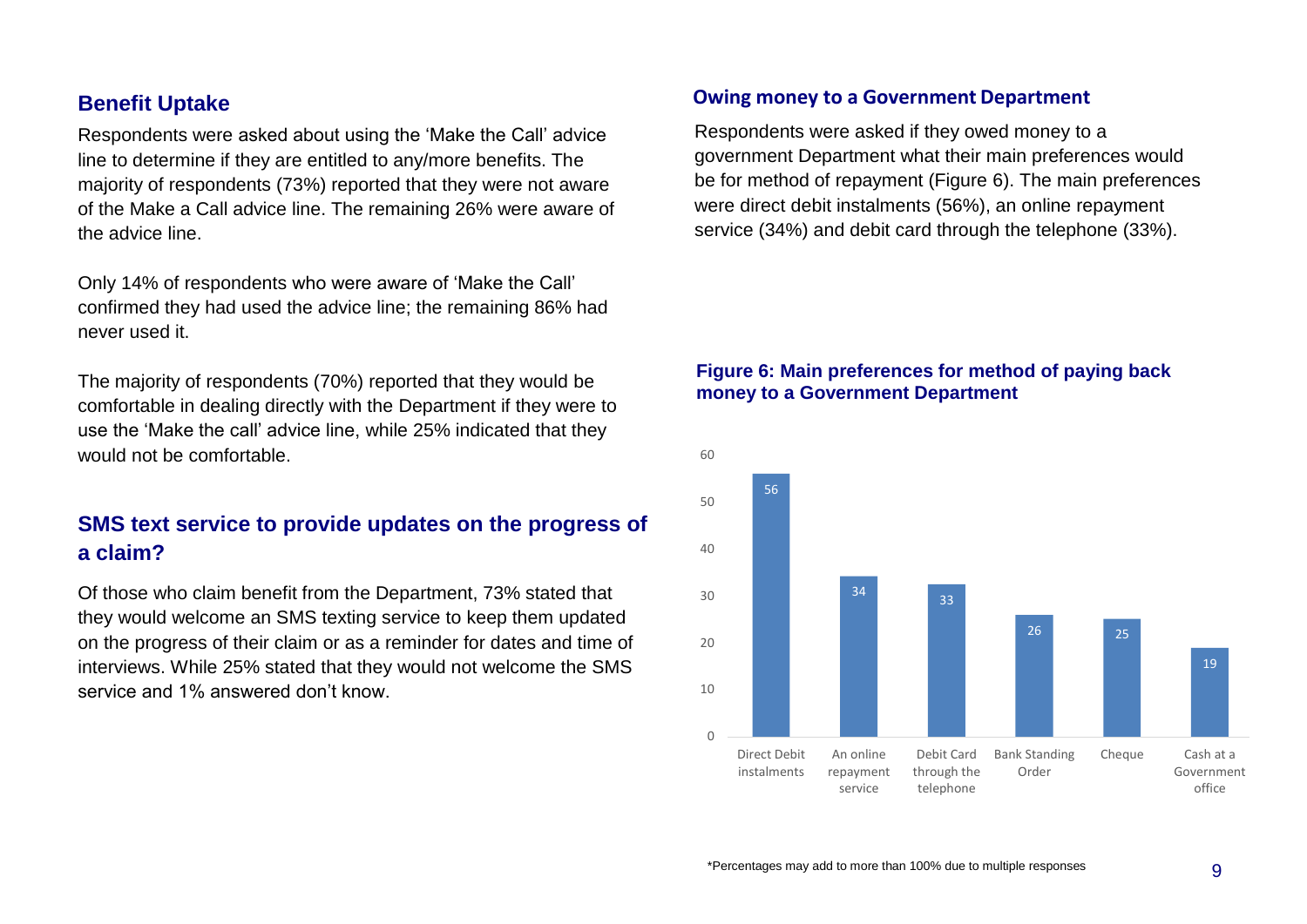**Quality Assurance**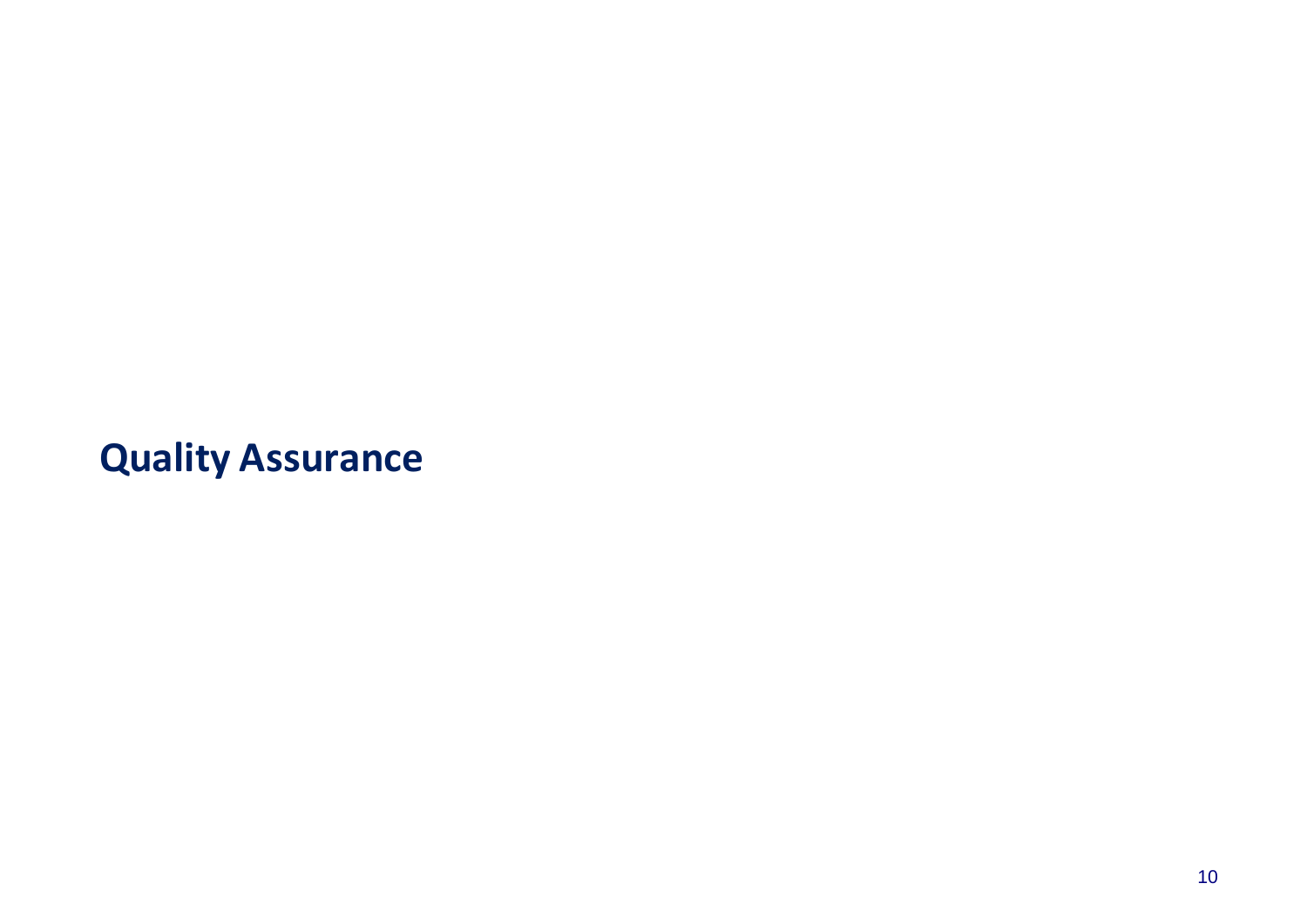# <span id="page-13-0"></span>**Quality Assurance**

#### **Relevance**

This report has been produced by the Customer Insight, a team whose role is to undertake research and statistical analysis of the Social Security customer base to inform the development and continuous improvement of DfC's customer policies, processes, services and communications. DfC directly commissioned questions in the Northern Ireland Omnibus Survey September/October 2016. Some questions were repeated from previous Omnibus Surveys and some were new, relevant to current policies and processes.

Customers include DfC, benefit claimants, academics, the general public, media and community group stakeholders.

#### **Accuracy**

In any survey there is a possibility of non-response bias. Non-response bias arises if the characteristics of non-respondents differ from those of respondents in such a way that they are reflected in the responses given in the survey. Accurate estimates of non-response bias can be obtained by comparing characteristics of the achieved sample with the distribution of the same characteristics in the population at the time of sampling. Such comparisons are usually made to the current Census of Population data.

To assess how accurately the Omnibus Survey sample reflects the population it has been compared with characteristics of the Northern Ireland Mid Year Population Estimates and to the achieved sample of the Continuous Household Survey (CHS) (Table 1.1).

Selecting only one individual for interview at each sampled address means that individuals living in large households have a lower chance of being included in the sample than individuals in small households.

|                  | <b>Mid Year</b>       | CHS 2015/16     | Omnibus (all      | <b>Omnibus</b>    |
|------------------|-----------------------|-----------------|-------------------|-------------------|
|                  | <b>Population</b>     | (all members of | members of        | <b>Selected</b>   |
|                  | <b>Estimates 2014</b> | household 16+)  | household 16+)    | <b>Respondent</b> |
| Age              |                       |                 |                   |                   |
| $16 - 24$        | 15                    | 15              | 10                | 10                |
| 25-34            | 17                    | 15              | $12 \overline{ }$ | 10                |
| 35-49            | 26                    | 26              | 26                | 26                |
| 50-64            | 23                    | 24              | 27                | 29                |
| 65 and over      | 19                    | 20              | 25                | 25                |
| Gender           |                       |                 |                   |                   |
| Male             | 49                    | 47              | 49                | 48                |
| Female           | 51                    | 53              | 51                | 52                |
| <b>Base=100%</b> | 1,456,715             | 4,773           | 1,728             | 946               |

#### **Table 1.1 Representativeness of the Sample**

Before analysis, all households which provided a selected respondent are examined and the data are weighted in relation to the number of eligible adults at the address derived from the details of household structure recorded by interviewers on the questionnaire. This weighting process adjusts the results to those that would have been achieved if the sample had been drawn as a random sample of adults rather than of addresses. In this sample 39% of households consisted of one adult, while 45% of households consisted of two adults. 11% of households contained three adults, while 5% of households consisted of four or more adults.

Note: on occasions, in tables showing weighted data, the sum of column totals does not equal the grand total. This is due to the rounding process associated with weighting. The percentages in the tables are based on weighted data but the totals are un-weighted.